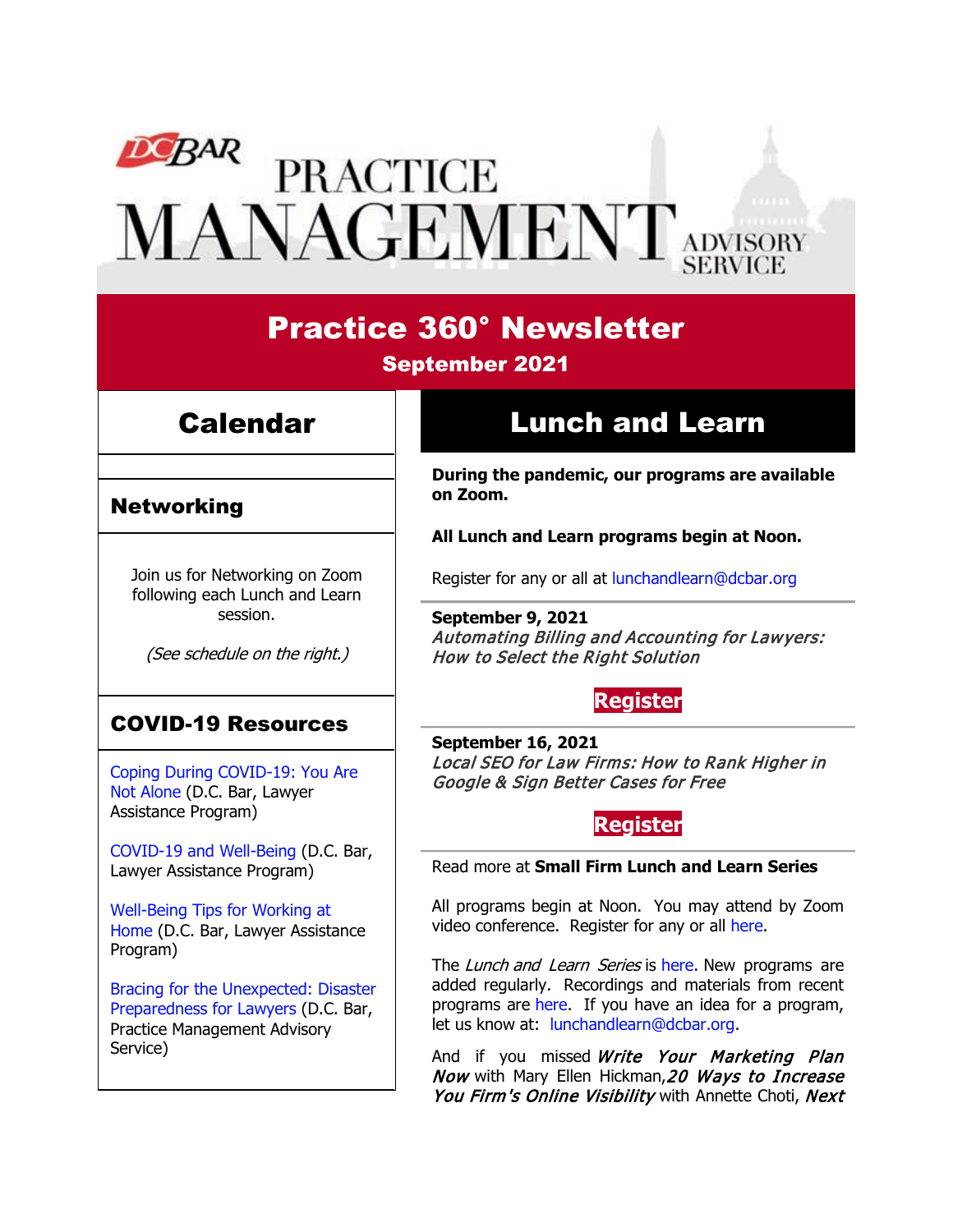[Quick Start Guide to Launching a](https://www.dcbar.org/getmedia/d28b7c4b-3dcb-419e-828d-fdc2340588f9/Career-disruption-setting-up-a-law-firm-quickly-resources?utm_source=Real%20Magnet&utm_medium=INSERT_CHANNEL&utm_campaign=INSERT_LINK_ID)  [Firm During the Pandemic](https://www.dcbar.org/getmedia/d28b7c4b-3dcb-419e-828d-fdc2340588f9/Career-disruption-setting-up-a-law-firm-quickly-resources?utm_source=Real%20Magnet&utm_medium=INSERT_CHANNEL&utm_campaign=INSERT_LINK_ID) (D.C. Bar, Practice Management Advisory Service)

[New Law Firm Quick Start](https://www.dcbar.org/getmedia/34a3addd-9a13-4fc7-8e68-fbc2be8b50e0/Quick-start-Tech-Guide-final?utm_source=Real%20Magnet&utm_medium=INSERT_CHANNEL&utm_campaign=INSERT_LINK_ID)  [Technology Guide](https://www.dcbar.org/getmedia/34a3addd-9a13-4fc7-8e68-fbc2be8b50e0/Quick-start-Tech-Guide-final?utm_source=Real%20Magnet&utm_medium=INSERT_CHANNEL&utm_campaign=INSERT_LINK_ID) (D.C. Bar, Practice Management Advisory Service)

[Working Remotely During the](https://www.dcbar.org/news-events/news/working-remotely-during-the-pandemic-a-guide-to-ba?utm_source=Real%20Magnet&utm_medium=INSERT_CHANNEL&utm_campaign=INSERT_LINK_ID)  [Pandemic: A Guide to Bar Member](https://www.dcbar.org/news-events/news/working-remotely-during-the-pandemic-a-guide-to-ba?utm_source=Real%20Magnet&utm_medium=INSERT_CHANNEL&utm_campaign=INSERT_LINK_ID)  [Benefits](https://www.dcbar.org/news-events/news/working-remotely-during-the-pandemic-a-guide-to-ba?utm_source=Real%20Magnet&utm_medium=INSERT_CHANNEL&utm_campaign=INSERT_LINK_ID) (D.C. Bar, Practice Management Advisory Service)

[Legal Ethics in the Age of](https://www.dcbar.org/news-events/news/legal-ethics-in-the-age-of-the-coronavirus?utm_source=Real%20Magnet&utm_medium=INSERT_CHANNEL&utm_campaign=INSERT_LINK_ID)  [Coronavirus](https://www.dcbar.org/news-events/news/legal-ethics-in-the-age-of-the-coronavirus?utm_source=Real%20Magnet&utm_medium=INSERT_CHANNEL&utm_campaign=INSERT_LINK_ID) (D.C. Bar, Legal Ethics Program)

[Link to other D.C.](https://www.dcbar.org/for-lawyers/membership/covid-19-resources?utm_source=Real%20Magnet&utm_medium=INSERT_CHANNEL&utm_campaign=INSERT_LINK_ID) Bar Covid-19 **[Resources](https://www.dcbar.org/for-lawyers/membership/covid-19-resources?utm_source=Real%20Magnet&utm_medium=INSERT_CHANNEL&utm_campaign=INSERT_LINK_ID)** 

#### PMAS Events

#### **September 2021**

**September 9** – Automating Billing and Accounting for Lawyers: How to Select the Right Solution **September 13** – Successful Small Firm Practice Course (Monday session, *Dav 1 of 8*) **September 15** – Day 1 of Basic Training & Beyond **September 16** – Local SEO for Law Firms: How to Rank Higher in Google & Sign Better Cases for Free **September 20** – Successful Small Firm Practice Course (Monday session, *Day 2 of 8*) **September 22** – Day 2 of Basic Training & Beyond **September 17** – Successful Small Firm Practice Course (Monday session, *Day 3 of 8*)

Level Online Oral Communication & Advocacy Skills with Christine Clapp, Collaborative Law Practice with Alice Ahearn & Emily Baker, the 5 Most **Common Trust Accounting Mistakes with Tom** Boyle, What Lawyers Need to Know about Malpractice & Cyber Insurance with Mark Lefever of USI Affinity, or any other programs this year, here are the [recordings and materials.](https://www.dcbar.org/for-lawyers/practice-management-advisory-service/courses-and-trainings/small-firm-lunch-and-learn-series/past-lunch-and-learn-programs?utm_source=Real%20Magnet&utm_medium=INSERT_CHANNEL&utm_campaign=INSERT_LINK_ID)

## Basic Training & Beyond

Here is how to start, grow and manage a law firm in a large, urban market during a pandemic. Our monthly [Basic Training & Beyond](http://www.mmsend31.com/link.cfm?r=zvkjaWqFFUTRz65Avl-Ftw%7E%7E&pe=c3ph7NU-Re1l6uj-xoZC_Nqnf2HGTrpIRRfl_qZmlgZN_I06rShTZ-AlGs0Wp7CGgKUozsdU2izsioLhmXaRbg%7E%7E&t=prXb-jowJMuBRf73r4YKRA%7E%7E)**,** is set for September 15 and 22  $(9:15 a.m. - 4:30 p.m.)$  We will meet by Zoom videoconference. [Register here.](http://www.mmsend31.com/link.cfm?r=zvkjaWqFFUTRz65Avl-Ftw%7E%7E&pe=BxjSlIjTK_3i3Os02s37pODjnSEaSaIBfLm0UarKy-K07-G29KY0F7SoVNdKQgSYIVrXVvuyFBcMiPY5X35JOA%7E%7E&t=prXb-jowJMuBRf73r4YKRA%7E%7E)

This program has been presented 280 times for more than 4,000 lawyers over the last thirteen years and many have launched and are operating small law firms. We keep in touch with many small firms and what we learn informs the content for this program.

## Managing Money

Learn how to onboard a new client by creating the appropriate fee agreement; make the proper entries onto the client ledger and trust account, when needed; track the established earning mechanism; and make proper entries in the firm's operating or business account.

[Register for an upcoming session or schedule a session](https://www.dcbar.org/for-lawyers/practice-management-advisory-service/courses-and-trainings/managing-money?utm_source=Real%20Magnet&utm_medium=INSERT_CHANNEL&utm_campaign=INSERT_LINK_ID)  [for your firm here.](https://www.dcbar.org/for-lawyers/practice-management-advisory-service/courses-and-trainings/managing-money?utm_source=Real%20Magnet&utm_medium=INSERT_CHANNEL&utm_campaign=INSERT_LINK_ID) 

## Successful Small Firm Practice Course

Registration is open for the Successful Small Firm Practice Course later this year. We cover all aspects of starting, managing and growing a law firm in the District. The Course is more in-depth than Basic Training because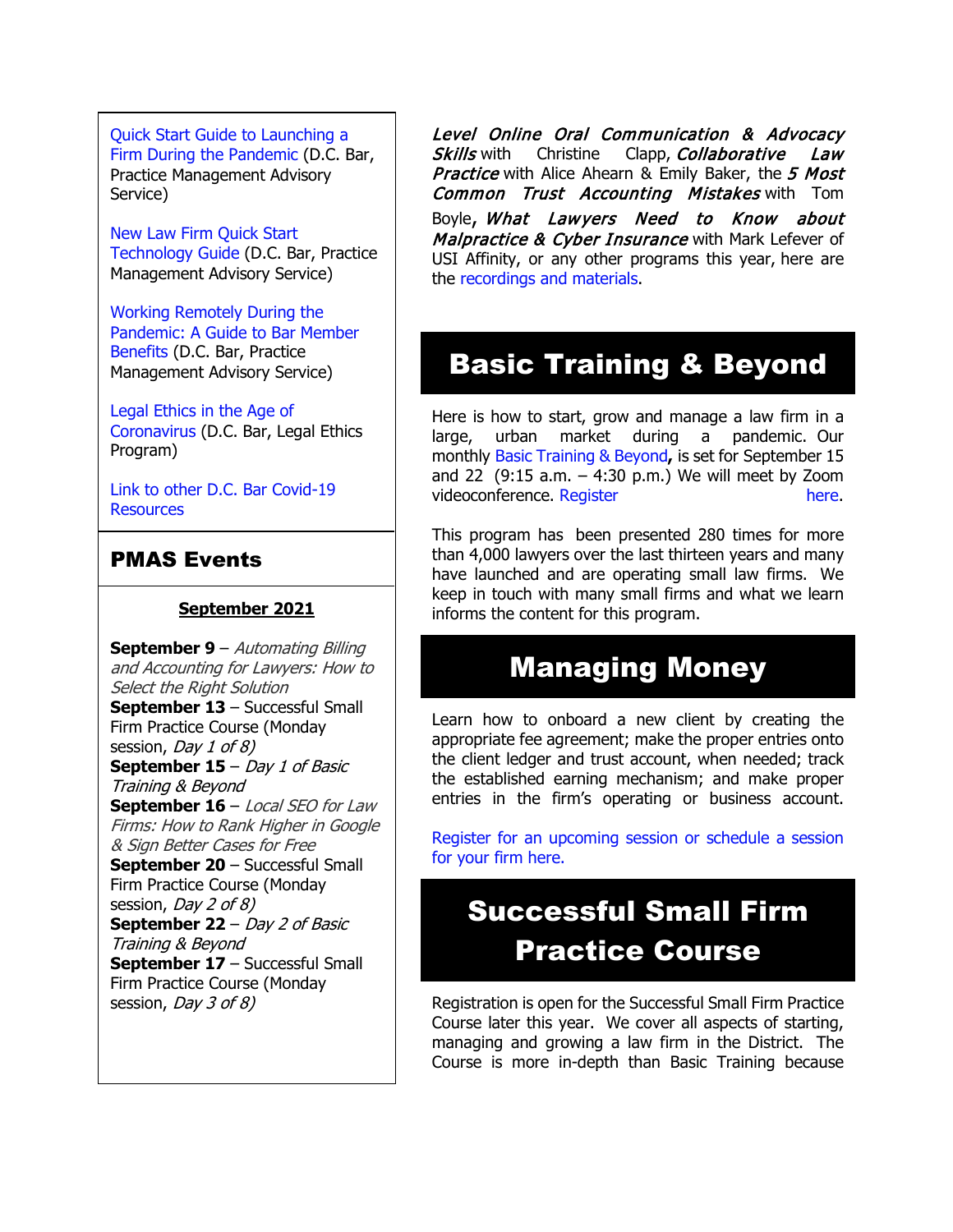#### **Ethics**

Here is new ethics guidance on **Conflict of Interest Issues Related to Witnesses,** [Legal Ethics](https://www.dcbar.org/getmedia/157836df-95d6-423c-b928-3dd1ce946c3b/opinion_380-(1)?utm_source=Real%20Magnet&utm_medium=INSERT_CHANNEL&utm_campaign=INSERT_LINK_ID)  [Opinion 380](https://www.dcbar.org/getmedia/157836df-95d6-423c-b928-3dd1ce946c3b/opinion_380-(1)?utm_source=Real%20Magnet&utm_medium=INSERT_CHANNEL&utm_campaign=INSERT_LINK_ID) and **Responding to Third-Party Subpoenas**, [Legal](https://www.dcbar.org/getmedia/841cc5e4-dffc-4da0-bc1a-b96e7f48f100/opinion_381?utm_source=Real%20Magnet&utm_medium=INSERT_CHANNEL&utm_campaign=INSERT_LINK_ID)  [Ethics Opinion 381.](https://www.dcbar.org/getmedia/841cc5e4-dffc-4da0-bc1a-b96e7f48f100/opinion_381?utm_source=Real%20Magnet&utm_medium=INSERT_CHANNEL&utm_campaign=INSERT_LINK_ID)

#### Other Events

For the results of the groundbreaking study on attorney mental health and well-being, [click here.](https://www.dcbar.org/news-events/news/california-lawyers-association-and-the-d-c-bar-ann?utm_source=Real%20Magnet&utm_medium=INSERT_CHANNEL&utm_campaign=INSERT_LINK_ID)

[Continuing Legal Education programs](https://dcbar.inreachce.com/SearchResults?searchType=1&category=b7426509-0fca-4650-bf8a-8c9ace05de88)

[Communities Events](https://join.dcbar.org/eweb/DynamicPage.aspx?site=dcbar&webcode=EventList&utm_source=Real%20Magnet&utm_medium=INSERT_CHANNEL&utm_campaign=INSERT_LINK_ID)

[Pro Bono Center training programs](https://www.dcbar.org/pro-bono/resources-and-training/pro-bono-center-training-program?utm_source=Real%20Magnet&utm_medium=INSERT_CHANNEL&utm_campaign=INSERT_LINK_ID)

attendees create work product for their firm, such as a business plan, fee agreements and marketing content.

[Register here for the day sessions or weekend sessions.](https://www.dcbar.org/for-lawyers/practice-management-advisory-service/courses-and-trainings/successful-small-firm-practice?utm_source=Real%20Magnet&utm_medium=INSERT_CHANNEL&utm_campaign=INSERT_LINK_ID)

# PMAS Links and Free Downloads

[Law Firm Management Assessment \(Self-Check\)](https://www.dcbar.org/for-lawyers/practice-management-advisory-service/practice-tips-and-compliance/self-check?utm_source=Real%20Magnet&utm_medium=INSERT_CHANNEL&utm_campaign=INSERT_LINK_ID)

[Small firm legal trends and compensation reports](https://www.dcbar.org/for-lawyers/practice-management-advisory-service/courses-and-trainings/basic-training-beyond/basic-training-beyond-supplements?utm_source=Real%20Magnet&utm_medium=INSERT_CHANNEL&utm_campaign=INSERT_LINK_ID)

[e-Manual for Basic Training & Beyond](https://documentcloud.adobe.com/link/review?uri=urn:aaid:scds:US:2182dc5f-4a8c-435d-bb76-280eddc57a6d)

[More PMAS programs](https://www.dcbar.org/for-lawyers/practice-management-advisory-service/courses-and-trainings?utm_source=Real%20Magnet&utm_medium=INSERT_CHANNEL&utm_campaign=INSERT_LINK_ID)

## From the Desks of Dan and Rochelle



#### **How Do I Meet People Now?**

Many of you have expressed concerns over how to network to find mentors and professional colleagues while starting your small firm during a pandemic. Considering that networking has always been a struggle for new lawyers and for lawyers new to small firm practice, the current health crisis has not made it any easier. So, how do you meet people now?

Voluntary bars and niche networking groups are still meeting, either virtually or in person. Therefore, the same rules apply. Consider organizations and voluntary bars that support a knowledge base for your practice area. Additionally, consider joining organizations that consist of or serve your ideal client. Once you decide on where to join, be consistent in your attendance, even if virtual. Attending events may seem fruitless, at first, especially if only you show up once or twice. You may get the feeling of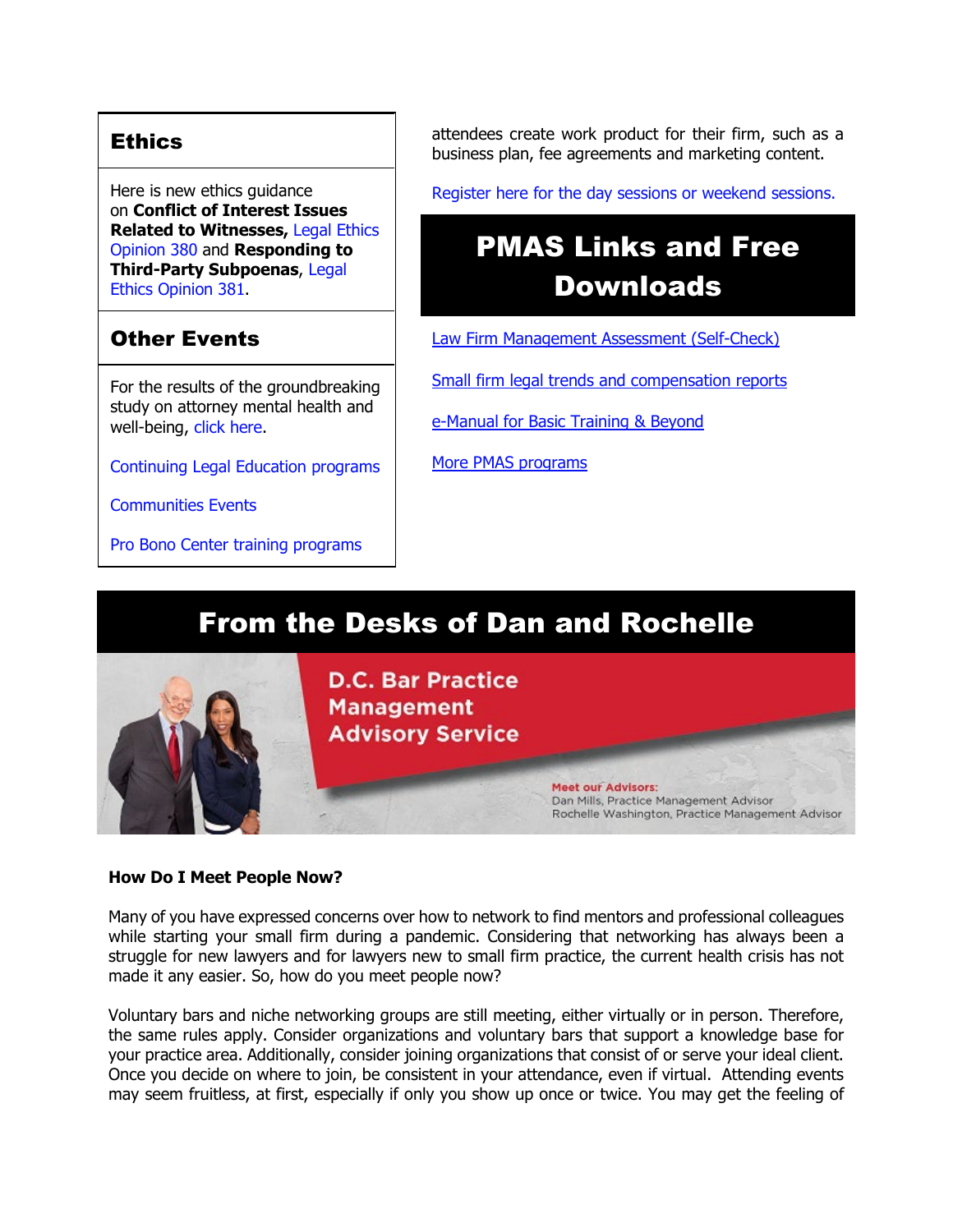the "new kid" in class in your first few interactions. It is important to understand that networking to meet mentors, new colleagues, and potential clients, develops in the same manner as building new friendships, but they are professional friendships. They do take time. Building trust and credibility is key and is the foundation of these relationships. Trust and credibility will build organically as others get to know you. By continuing to put yourself out there and show up, you are creating the opportunity for a natural connection. [Here](https://www.dcbar.org/for-lawyers/practice-management-advisory-service/mentoring-resource?utm_source=Real%20Magnet&utm_medium=INSERT_CHANNEL&utm_campaign=INSERT_LINK_ID) you will find PMAS resources on finding a mentor.

So, don't let the pandemic discourage you or become an excuse not to "get out there." Commit to joining at least one organization and participate in at least one networking event per month, virtual or in person. Be consistent, stay in contact with people you meet of interest and be prepared with an elevator pitch for what you do. The more you show, the more you grow, the more you know. If you don't know where to start, try attending a well-known Solozez networking event that typically takes place on the last Friday of every month in Bethesda. Solosez consist of both experienced and new lawyers who manage small firms. They are currently hosting networking lunches in-person for those who are vaccinated. If interested email: [solosezbethesdalunch@googlegroups.com.](mailto:solosezbethesdalunch@googlegroups.com) Best of luck!

-- Rochelle

#### **How to Avoid Missing an Email Notice**

You may have heard about the Texas lawyer whose case was tossed when he missed an email notice about a summary judgment motion. Seems the email went to the wrong folder and the Fifth Circuit Court of Appeals showed no mercy. How do you avoid a similar result? Use a unique email account for efiling. Don't use free email for business. Regularly check the case docket. The Fastcase [DocketAlarm](https://www.docketalarm.com/features) will send you alerts so you can track cases. Make calendar entries as a reminder to check the status of a case. Check your email spam filter regularly. Turn off email filters if they are not reliable. If you don't understand how to avoid this problem, reach out for help. I'm free and confidential for D.C. Bar members: [dmills@dcbar.org.](mailto:dmills@dcbar.org) -- Dan

#### **Dan & Rochelle**

Daniel M. Mills| Practice Management Advisor| 202.780.2762 Rochelle D. Washington| Practice Management Advisor| 202.780.2764 Practice Management Advisory Service District of Columbia Bar 901 Fourth Street, NW Washington, DC 20001

> [pmas@dcbar.org](mailto:pmas@dcbar.org) [www.dcbar.org/pmas](http://www.mmsend31.com/link.cfm?r=zvkjaWqFFUTRz65Avl-Ftw%7E%7E&pe=gw9AAxKyZMY1cpqpWNECw1e7Bbf3j3EH3CSjbJx45h41rIfIzRStJASWXWs4wMefWMhsX1286Nc1DXAjHZcvRQ%7E%7E&t=1si-At5fUTGiPW-yXDQlhw%7E%7E)